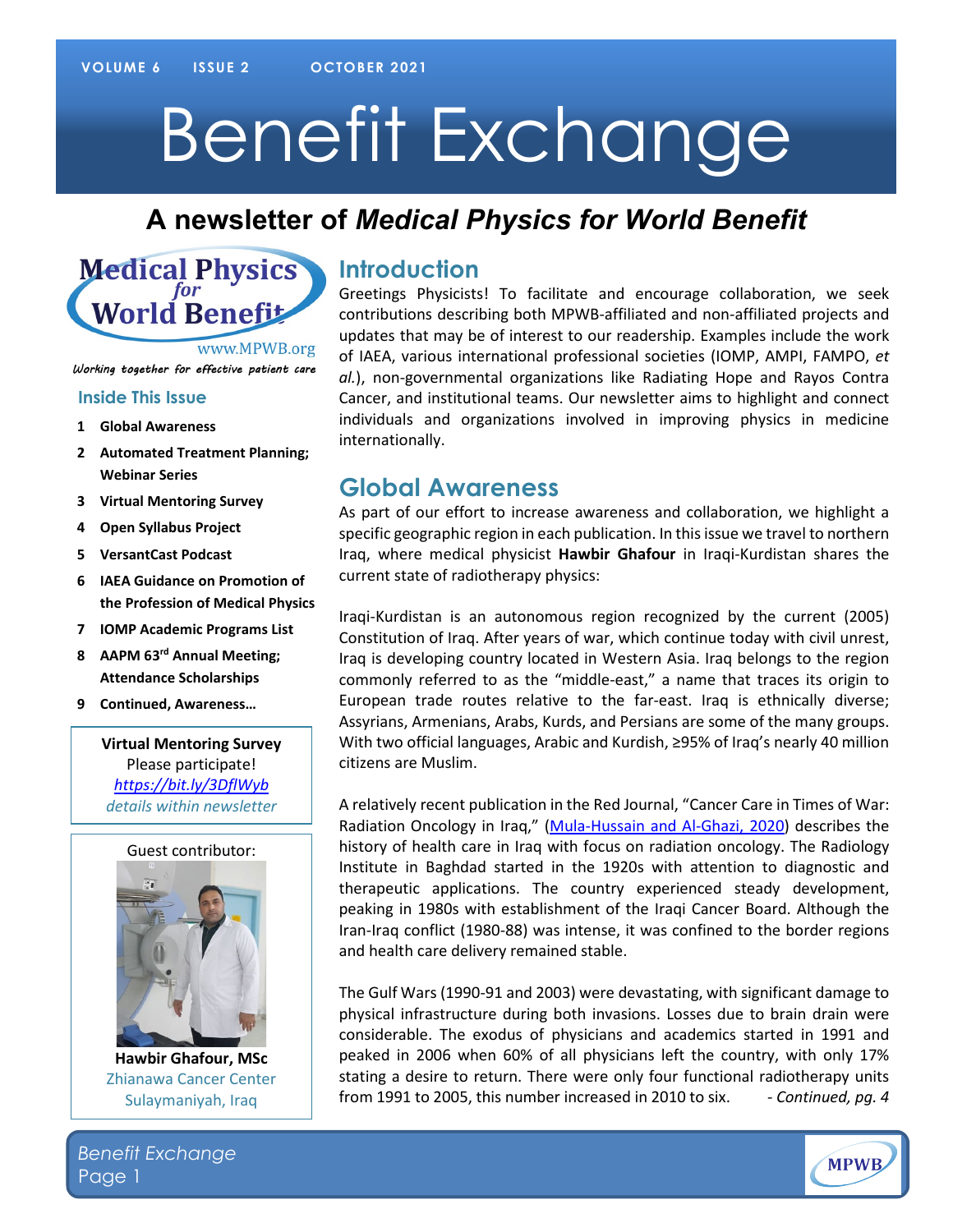### **Automated Treatment Planning; Webinar Series**

Moderated by **Sarah Ashmeg** and **Arjit Baghwala**, MPWB has initiated a series of webinars to disseminate high-quality educational content. The first two webinars shared the topic of Automated Treatment Planning. Quality of contouring and treatment planning for radiotherapy is rate-limited by human resources. Several groups are developing machine learning and automation tools to improve clinical workflows. Radiation Planning Assistant (RPA), developed by The University of Texas MD Anderson Cancer Center (MDACC) Court Lab, is an example designed to support high-quality treatment planning globally[: https://rpa.mdanderson.org/](https://rpa.mdanderson.org/)



With a total of 514 registrants from 85 countries, representing nearly all global regions, RPA was discussed in the first webinar: *Automated Treatment Planning: A Resource with Potential Benefits in Both High- and Low-Income Countries* by **Laurence Court** (MDACC, Texas, USA). Dr. Court's group consists of about 20 members, including faculty, graduate students, postdoctoral fellows, computational scientists, and research assistants. Dr. Court shared the benefits and challenges of implementing automated treatment planning in regions with budget/resource limitations. The session can be accessed here: <https://youtu.be/L1faPo3b8z0>

Following the success of the first webinar, **Ben Heijmen**  (Erasmus Medical Center, Netherlands) shared: *Technologies, Opportunities and Challenges of Automated Treatment Planning in Radiotherapy.*  Building on our knowledge of how automated treatment planning reduces planning time while improving plan quality and consistency**.** Dr. Heijmen reviewed common automation algorithms, advantages, and current obstacles in the development of automated planning techniques. The recorded session will be uploaded to our MWPB YouTube channel.

#### **Virtual Mentoring Survey**

Medical Physics for World Benefit is performing an international survey to investigate whether the Medical Physics community considers virtual mentoring to be of benefit to the community, especially for underresourced contexts? Questions regarding challenges and successes in the virtual mentoring process will be addressed as a way of optimizing the virtual mentoring experience. All Medical Physicists (clinical, academic, industrial, or governmental) or Medical Physicists in training (graduate students or residents) from both highincome and lower-income countries are invited to participate. The link to the survey can be found here: [https://uwo.eu.qualtrics.com/jfe/form/SV\\_dgtHB](https://clicktime.symantec.com/3BBKUY6daCJ3Dg1LHxf8vbG7Vc?u=https%3A%2F%2Fuwo.eu.qualtrics.com%2Fjfe%2Fform%2FSV_dgtHBEO2gPi2aS9) [EO2gPi2aS9](https://clicktime.symantec.com/3BBKUY6daCJ3Dg1LHxf8vbG7Vc?u=https%3A%2F%2Fuwo.eu.qualtrics.com%2Fjfe%2Fform%2FSV_dgtHBEO2gPi2aS9)

#### **Open Syllabus Project**

In February, The International Atomic Energy Agency (IAEA) held its third International Conference on Advances in Radiation Oncology (ICARO-3), program. **Parminder Basran** presented: *The "Open Syllabus" project – improving global access to radiation oncology medical physicist residency training content.* Work on this important project continues, with 80% migration of IAEA content to on-line learning tools, and website expected to start beta-testing early 2022. The ICARO presentation is available here:<https://bit.ly/3kAlCnf>

#### **VersantCast Podcast**

A featured episode on Global Oncology with MPWB President **John Schreiner** in the VersantCast Podcast has now had over 650 listens. In the podcast John and Dr. **Eric Ramsay** discuss how John came to be a medical physicist, the challenges faced by medical physicists internationally, and the history of MPWB's global outreach. The full series of podcasts can be found here: <https://versantphysics.com/podcasts/>

### **IAEA Guidance on Promotion of the Profession of Medical Physics**

Supporting efforts to address the shortage of qualified medical physicists internationally, the IAEA has released a new guidance document on certification. Outlining the steps for national certification and registration, the full document can be viewed here:<https://bit.ly/3FsEop2>

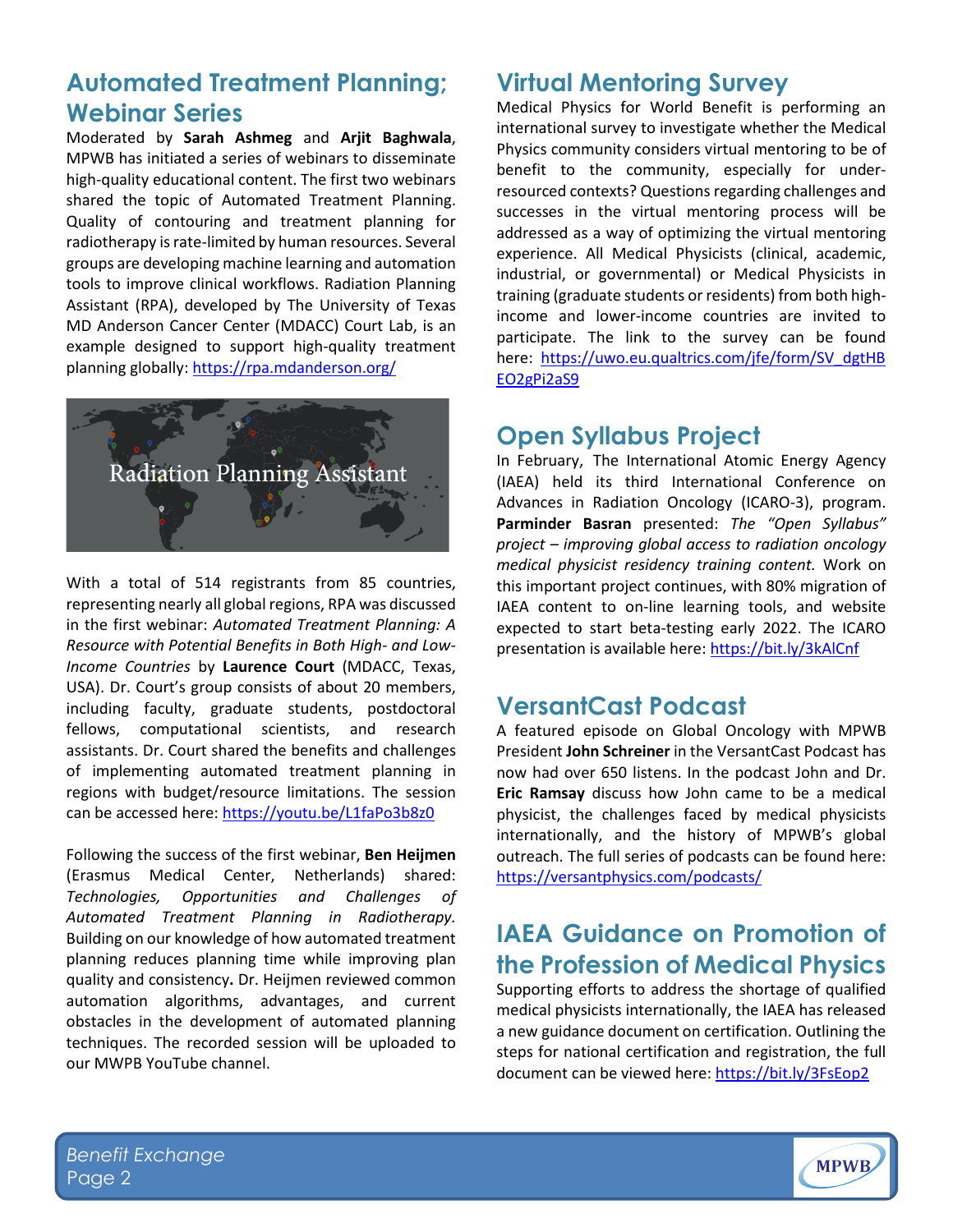#### **IOMP Academic Program List**

The Education and Training Committee of the International Organization for Medical Physicists has published a global listing of academic training programs. Collated by region: [Middle](https://www.iomp.org/wp-content/uploads/2021/09/MP-programme-MEFOMP-1-September-2021.doc) East, Latin [America,](https://www.iomp.org/wp-content/uploads/2021/09/MP-programme-Latin-America-1-September-2021.doc) [USA,](https://www.iomp.org/wp-content/uploads/2021/09/MP-programme-USA-1-September-2021.doc) [Africa,](https://www.iomp.org/wp-content/uploads/2021/09/MP-programme-FAMPO-1-September-2021.doc) [Europe,](https://www.iomp.org/wp-content/uploads/2021/09/MP-programme-Europe-1-September-2021.docx) Asia [Pacific,](https://www.iomp.org/wp-content/uploads/2021/09/MP-programme-Asia-Pacific-1-Sept-2021.doc) and [Canada](https://www.iomp.org/wp-content/uploads/2021/09/MP-programme-Canada-1-September-2021.docx) the list is provided as a spreadsheet, with details including contact information for students seeking study opportunities. The resource can be accessed here:

<https://www.iomp.org/education-training-resources/>



Above, distribution of Medical Physics training programs in Latin America, from IOMP data.

## **AAPM 63rd Annual Meeting; Attendance Scholarships**

Thanks to industry partners IBA Dosimetry, Elekta, and Siemens Healthineers, as well as membership support, 37 LMIC candidates received scholarships to attend the virtual annual meeting of the American Association of Physicists in Medicine. The award recipients were evaluated through several criteria including:

**\*Location**, World Bank list of LMIC countries.

**\*Stage in Career**, ability to put knowledge into practice. **\*Demonstrated Need**, how knowledge would impact clinical practice.

**\*MPWB Membership**, preference given for those with an active membership.

The following are some excerpts from recipient reports:

*"I am part of the faculty of Medical Physics Graduate Program, and… several thesis oversight committees. The range of topics in which students develop their thesis work is very wide. This year we have students working on topics related to nuclear medicine and ultrasound, both areas beyond my current expertise… attending this AAPM will allow me to be a better supervisor to these students, particularly in the case of ultrasound topics."* – **Mariela Porras-Chaverri**, Costa Rica

*"The presentations also gave me a rich appreciation of the history of the profession. I was particularly interested in the pieces on Harold Johns, and John "Jack" Cunningham, as I am familiar with their book, The Physics of Radiology. This showed me where medical physics is coming from... Medical Physicists are a small group of people and it can be easy to feel lost in the routine work of treatment planning, QA, and administration, but attending this conference made me feel more connected to the wider community of physicists around the world doing different things." -* **Brian Morris**, Jamaica

*"I was able to assess the practices in our clinic, particularly in VMAT, SRS and SBRT. I noted that we can… improve our performance… to provide better quality to our patients"* - **Sofia Jebarri**, Morocco

*"As my hospital is considering purchasing a solid-state gamma camera system in near future, the presentation on this topic gave us a more clear picture of what solidstate technology is and how it differs from conventional scintillation-based systems in respect of performance, dose reduction, and set of required QC procedures. I also learned very useful things on deep learning which will help me in my research work."* - **Sajid Bashir**, Pakistan

One ambitious physicist immediately applied what was learned and shared their, *"… experience conducting a failure mode and effect analysis (FMEA) study of our current clinical workflow. I was introduced to this risked based technique and its application in evaluating radiotherapy workflows from an early presentation followed by reviewing current and previous eposters on the subject.*" - **Anil Singh,** Trinidad-Tobago

This pilot initiative was a resounding success, we look forward to sharing future opportunities.